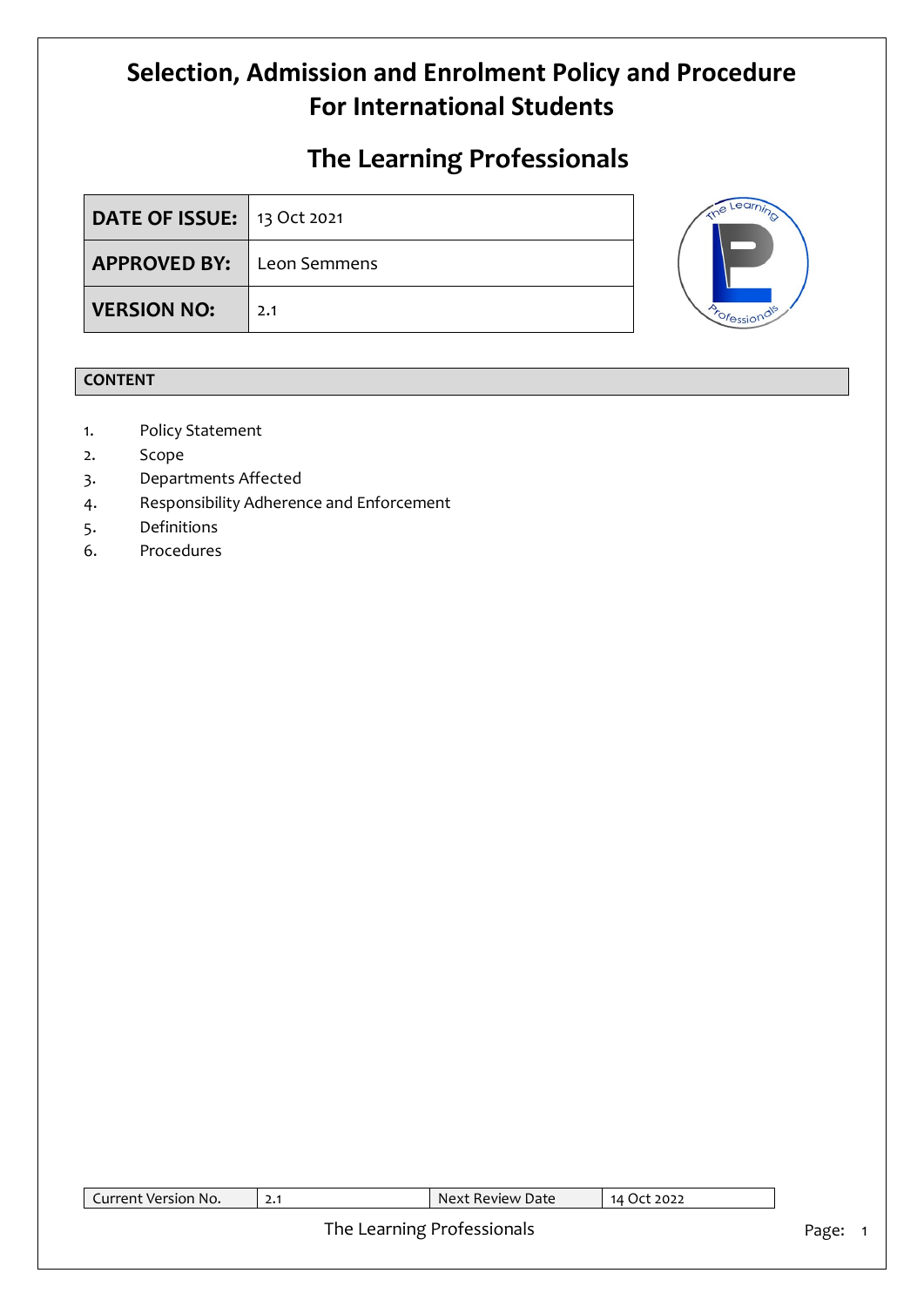### **1. POLICY STATEMENT**

The purpose of this policy is to ensure that the selection, admission, and enrolment of potential international students is fair, systematic, and meet requirements as defined in the National Code 2018, Standard 1,2,3,4.

This policy is made available to all stakeholders on The Learning Professionals website.

| 2000<br>$\sim$<br>----- |  |
|-------------------------|--|
|-------------------------|--|

The Selection, Admission and Enrolment – International students policy applies to all international students enrolled in and studying VET courses at The Learning Professionals.

### **3. DEPARTMENTS AFFECTED**

This Policy applies to Admissions, Finance and Student Support Departments.

### **4. RESPONSIBILITY, ADHERENCE AND ENFORCEMENT**

The CEO is responsible for this policy ensuring staff, authorised education agents and students are aware of international student selection, admission, and enrolment into The Learning Professionals Courses. The RTO Manager is responsible for the implementation of this policy.

The Recruitment and Admission Staff are responsible for the application of this policy.

#### **5. DEFINITIONS**

| Course                 |                                                                            |
|------------------------|----------------------------------------------------------------------------|
|                        | A vocational qualification offered by The Learning Professionals           |
| (Authorised) Education | A person or Agency having a valid Agent Agreement in place with The        |
| Agents                 | Learning Professionals to recruit students on behalf of The Learning       |
|                        | Professionals. An education agent may guide a student with an              |
|                        | application to enrol in a course.                                          |
| <b>CRICOS</b>          | CRICOS means Commonwealth Register of Institutions and Courses for         |
|                        | Overseas Students. Training providers must be approved for registration    |
|                        | on CRICOS before they can teach overseas students. This Register lists all |
|                        | Australian education providers that are approved to teach overseas         |
|                        | students and the courses that they offer.                                  |
| <b>PRISMS</b>          | PRISMS is a secure database owned and maintained by the Department         |
|                        | of Education and Training for the purposes of administering the            |
|                        | Education Services for Overseas Students Act 2000 (The ESOS Act).          |
|                        | PRISMS provide means for education and training providers to comply        |
|                        | with legislative requirements by:                                          |

| $\blacksquare$<br>Version<br>`No. | ا • 4 | Nex:<br>Date<br>Review i | 2022 |
|-----------------------------------|-------|--------------------------|------|
|                                   |       |                          |      |

### The Learning Professionals **Page: 2** Page: 2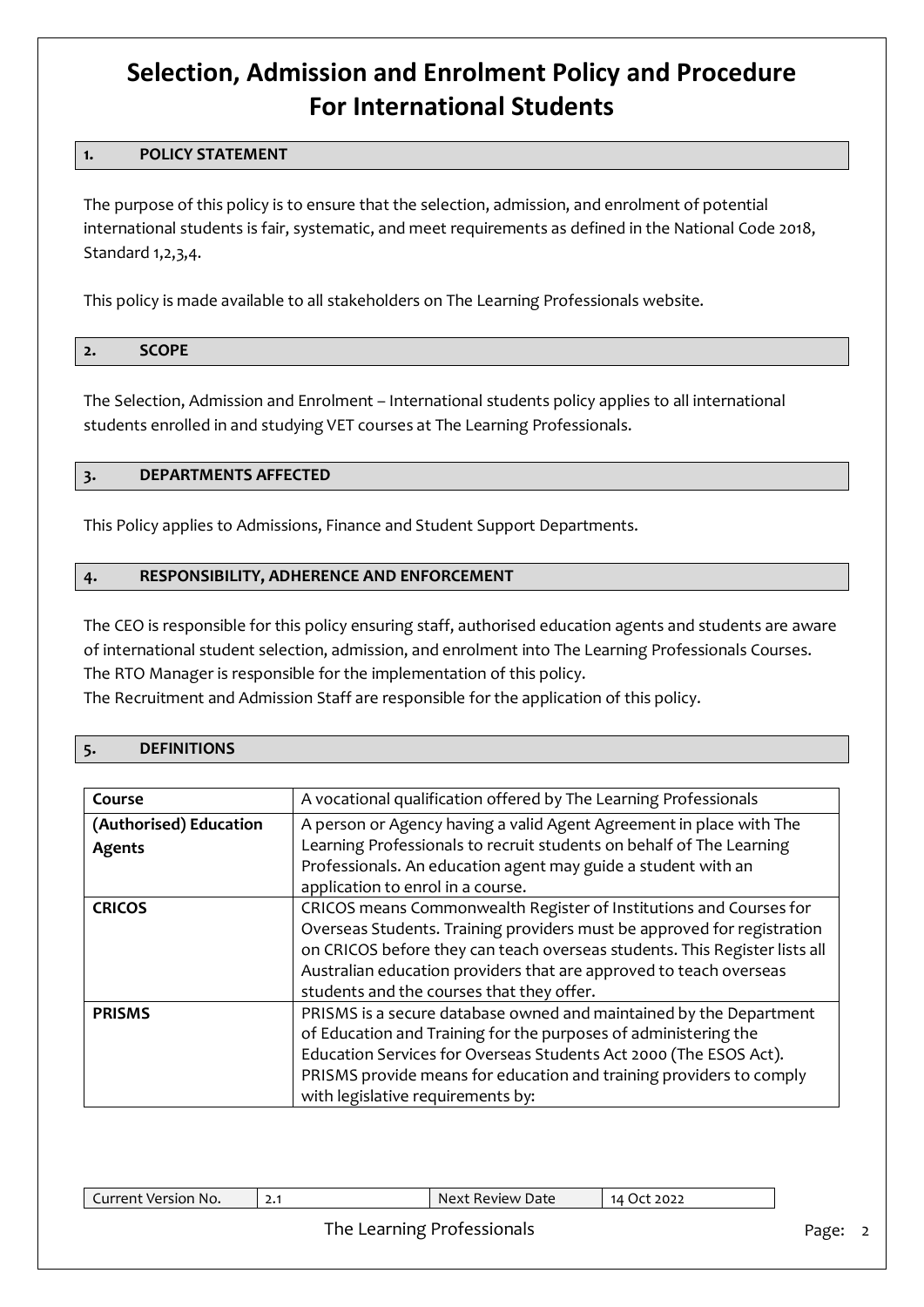|                       | a) issuing bona fide confirmation of enrolment (CoE) as 'evidence            |
|-----------------------|------------------------------------------------------------------------------|
|                       | of enrolment' in a registered full-time course, as required for the issue of |
|                       | a student visa by Department of Home Affairs; and                            |
|                       | b) reporting changes in course enrolment, particularly where                 |
|                       | study ceases (non-compliance), or the duration of the study                  |
|                       | changes. PRISMS also facilitate the monitoring of student                    |
|                       | compliance with visa conditions, as well as the provider's                   |
|                       | compliance with the ESOS Act                                                 |
| <b>ASQAnet</b>        | The Australian Skills Quality Authority's (ASQA's) online web portal for     |
|                       | managing registration, applications, and fee payment for registered          |
|                       | training organisations (RTOs) and Commonwealth Register of Institutions      |
|                       | and Courses for Overseas Students (CRICOS) providers                         |
| <b>ESOS Framework</b> | Education Services for Overseas Students (ESOS) framework that               |
|                       | protects the rights of international students studying in Australia          |
|                       |                                                                              |

### **6. PROCEDURES**

### **6.1 Marketing**

The Prospective students applying for a course must be provided with adequate preenrolment information prior to making their application, so they may make an informed decision of their study requirements by The Learning Professionals program:

- Course Flyer/s
- Course Information brochure (Course Guide)

### **6.2 Education Agents**

- 6.2.1 Authorised Education Agents evaluate on behalf of The Learning Professionals, if a prospective student is eligible for enrolment, clarifying and verifying the applicants:
	- Intention to study
	- Intended study plan
	- Education and employment history
	- Current circumstances
	- Supporting documentation
- 6.2.2 The Learning Professionals must enter into a written agreement with each education agent it engages to formally represent The Learning Professionals. Each education agent details are entered into and maintained in PRISMS and ASQAnet. Refer to Agent Management policy and procedure for details.

### **6.3 Applicant needs**

The Learning Professionals encourages all applicants to submit an application, including those with disabilities and/ or any special needs, however The Learning Professionals does not enol international students under the age of 18 years or students with needs that imped the student from completing the course for the purpose of engaging in the workplace in the future.

| Current Version No. | Next Review Date           | 14 Oct 2022 |       |  |
|---------------------|----------------------------|-------------|-------|--|
|                     | The Learning Professionals |             | Page: |  |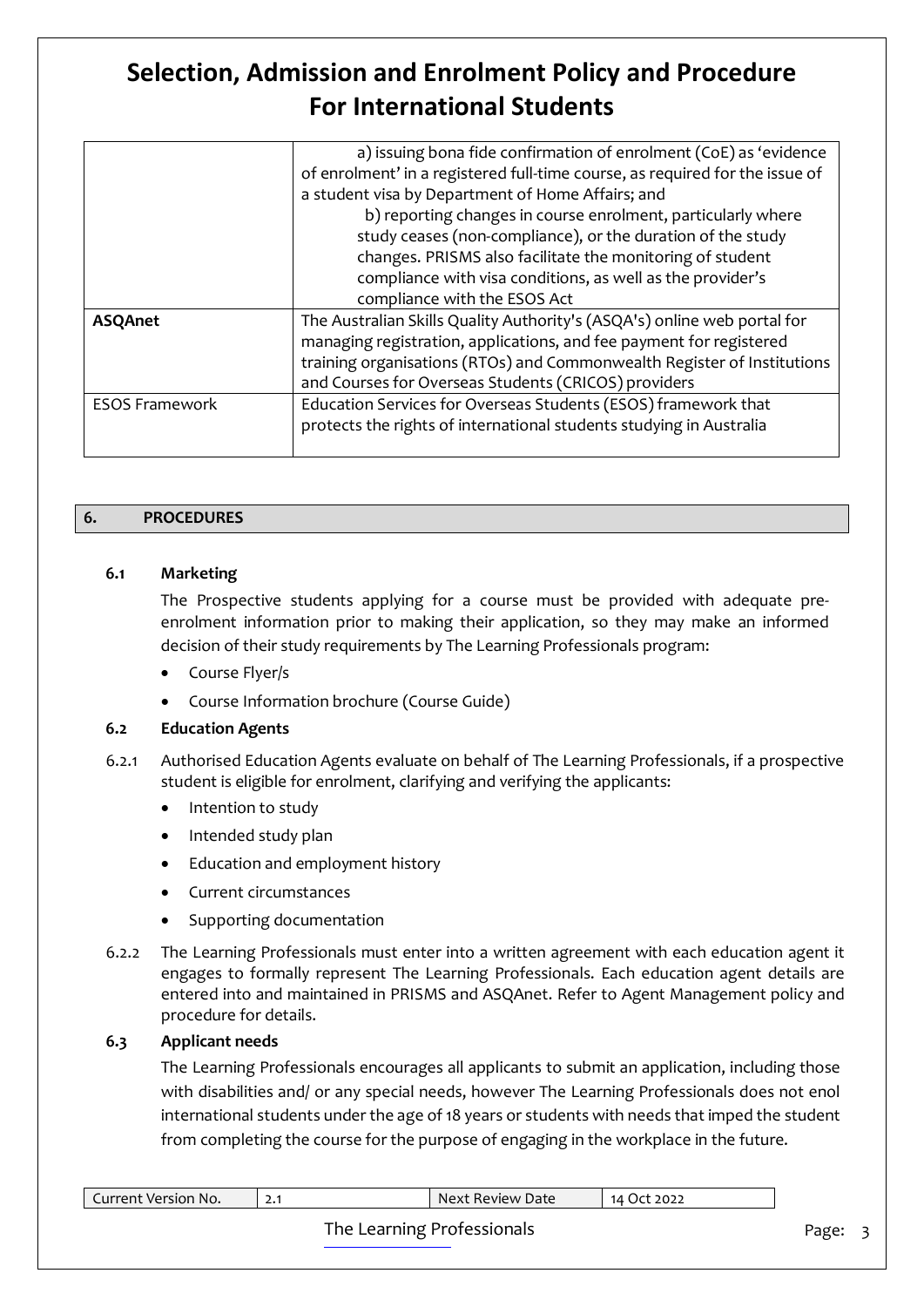### **6.4 Application**

- 6.4.1 An applicant must complete The Learning Professionals online application, which must be supported with sufficient certified documental evidence, including but not limited to:
	- passport or national ID card
	- academic transcripts/records
	- English language proficiency
- 6.4.2 The Learning Professionals will not enrol an overseas student seeking to transfer from another registered provider's course prior to the overseas student completing six months of their principal course without proof the releasing registered provider, or the course in which the overseas student is enrolled, has ceased to be registered and the releasing registered provider has agreed to the overseas student's release and recorded the date of effect and reason for release in PRISMS. Refer to Student Transfer policy and procedure for details.
- 6.4.3 All applicants will be required to undergo a Pre-Training Review (PTR) process so that The Learning Professionals can confirm the training option that the applicant has selected is most appropriate.
- 6.4.4 The PTR consists of a Pre-training questionnaire, an LLN test and an interview with The Learning Professionals staff if required.

### **6.5 LLN Assessment**

- 6.5.1 During Orientation students will complete a Language, Literacy and Numeracy (LLN) assessment to determine their current LLN skills. As a result of the assessment, if any skills are lacking, for the course they are entering, the student will be interviewed by an approved trainer and an individual LLN plan will be developed to assist their trainers to support them during their training.
- 6.5.2 Students are exempted from LLN test if one the following applies:
	- a. Having completed a same AQF level qualification before enrolling
	- b. Having completed at least 5 units at Certificate IV or higher before enrolling

### **6.6 English Language requirements**

- 6.6.1 International students need to provide the following evidence of English proficiency:
	- IELTS overall 5.5 or TOEFL IBT 46 or PTE Academic 42 or CAE & CPE 162, or
		- General English: Upper level, or
		- Occupational English Test (OET): B for each test component or
		- GCE A levels or
		- GCE O levels or
		- International Baccalaureate

6.6.2 English Language exemption International students do not need to provide evidence of an English test score if one the following applies:

- a. Citizen of or passport issued by United States of America, United Kingdom, Canada, New Zealand, Republic of Ireland, or Completed (within the past 2 year) in Australia in English: Senior Secondary Certificate of Education, or Substantial component (at least 5 units) of AQF level 4 or higher on a student visa, or
- b. Minimum 5 years of study in Australia, Canada, New Zealand, South Africa, Republic of Ireland, United Kingdom, United States of America.
- 6.6.3 If international students can't provide one the above evidence of English proficiency or exemptions, they need to attend an interview with The Learning Professionals English trainers to assess whether their English level meet the requirements for the course.

| Current Version No. | 2.1 | $\blacksquare$ Next Review Date $\blacksquare$ | 14 Oct 2022 |       |  |
|---------------------|-----|------------------------------------------------|-------------|-------|--|
|                     |     | The Learning Professionals                     |             | Page: |  |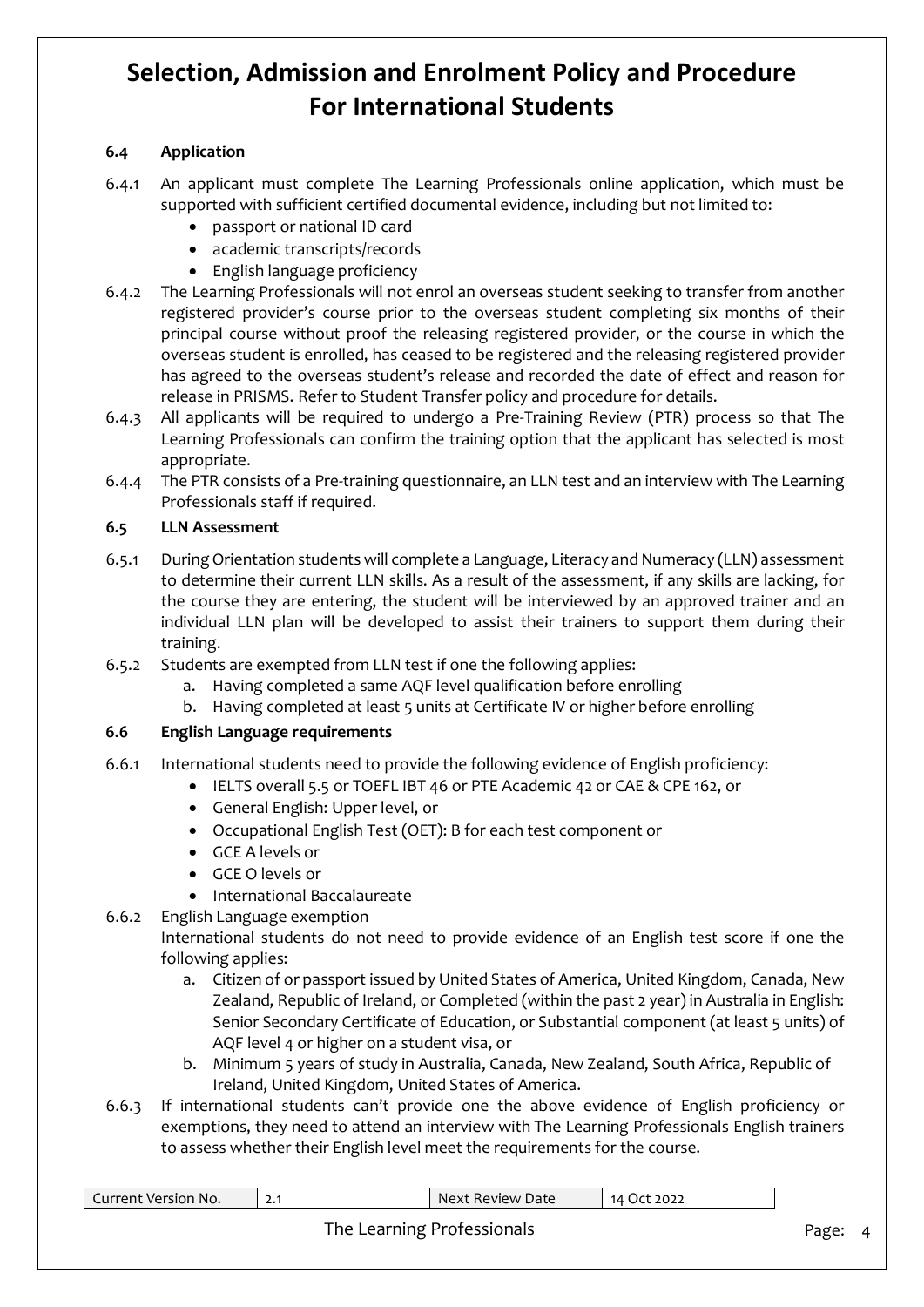## **6.7 Credit Transfer (CT) and Recognition of Prior Learning (RPL)**

All units of competency recorded on a statement of attainment or record of results issued by previous registered RTO will be recognised by The Learning Professionals and granted credit transfers on presentation of a certified copy of the original evidence. Students that wish to apply for RPL against units of competency must complete a skills assessment to determine what units they may be eligible to gain via an RPL process. Refer to Credit Transfer and RPL policy and procedure for details.

### **6.8 Skills Assessment for Credit Transfer**

All students will undergo a skills assessment to confirm currency and sufficiency of skills against each unit recorded as credit transfer. If there is a requirement for the student to complete gap training for skills development to upgrade to current industry standards, this opportunity will be provided to them during their course and timetabled as required.

### **6.9 Conditional Offer of Enrolment**

If an applicant does not meet the entry requirements, they may be issued with a conditional offer letter, that will outline all the conditions that the applicant must meet prior to the enrolment and written agreement. Prior to or on the orientation day, the applicant will be required to provide evidence that they have satisfactorily met the conditional entry requirements.

### **6.10 Offer of Enrolment**

If an applicant does meet the entry requirements, they will be issued with an offer letter and a written agreement

### **6.11 Written Agreement**

The Written Agreement outlines the course or courses to be enrolled and any conditions of the enrolment including:

- The Learning Professionals
	- o CRICOS course code
	- o main phone and email contacts
- pre-requisites to enter the course
- minimum level of English language proficiency
- agreed starting date of the course
- location/s of training on commencement of the course
- offered modes of study for the course, including compulsory online and/or work-based training, placements, and/or other community-based learning and/or collaborative research training arrangements
- work-based training placements a student is required to complete as part of the course outcomes associated with the course
- association with any other persons or organisations the registered provider has arrangements with for the delivery of the course in which the student intends to enrol or may apply to enrol
- contact person in emergency situations
- list any conditions imposed on the student's enrolment, which includes:

| Current Version No. | Next Review Date           | 14 Oct 2022 |       |  |
|---------------------|----------------------------|-------------|-------|--|
|                     | The Learning Professionals |             | Page: |  |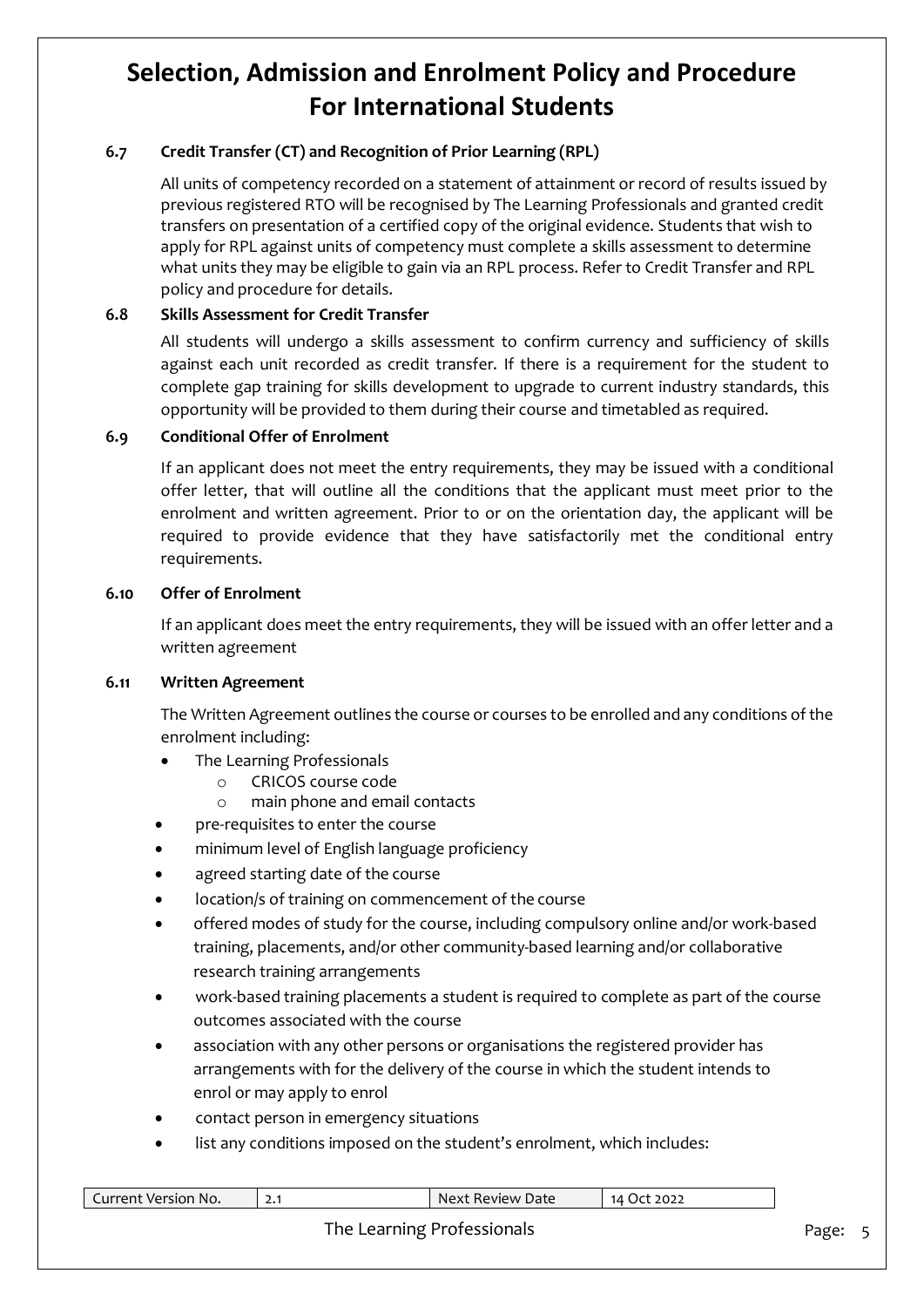- o study periods within the course and the length of each study period
- o Attendance and course progress and a link to The Learning Professionals policies and procedures
- o tuition fees, payment schedule, payment options and itemised list of additional non-tuition fees costs and payment as a result of having their study outcomes reassessed, deferral of study, fees for late payment of tuition fees, or other circumstances in which additional fees may apply with a link to The Learning Professionals policies and procedures
- o refunds process and a link to The Learning Professionals policy and procedure
- o the student obligation to notify The Learning Professionals of a change of address, mobile and email within seven days while enrolled in the course
- o internal and external complaints and appeals process, which does not remove their right to uptake the Australia's consumer protection laws and a link to The Learning Professionals policy and procedure
- o information of the policies and procedures that a student is bound by after enrolment via a link to The Learning Professionals Website, detailing their rights, responsibilities and obligations as an international student studying in Australia
- o explanation, in plain English, of what happens in the event of a course not being delivered and a link to The Learning Professionals policies and procedures
- $\circ$  student responsible for keeping a copy of the written agreement as supplied by the registered provider, and receipts of any payments of tuition fees or nontuition fees
- A copy of the ESOS Framework factsheet and Privacy statement (Privacy Act 1988), containing information on the circumstances in which a student's personal information may be shared between The Learning Professionals and the Australian Government and designated authorities and, if relevant, the Tuition Protection Service (TPS) framework. This information includes:
	- o personal contact details
	- o course enrolment details and changes
	- o circumstances pertaining to a breach of student visa conditions and/or other enrolment matters

### **6.12 Payment of Acceptance fees**

An applicant will not be accepted, and The Learning Professionals will not accept any course tuition fee from the student, unless a fully signed and dated student written agreement is in place.

### **6.13 Retention of International Students Written Agreement and receipts of payments**

The Learning Professionals must retain records of all written agreements as well as receipts of payments made by students under the written agreement for at least 2 years after the person ceases to be an accepted student.

### **6.14 Confirmation of Enrolment (CoE)**

Upon signed agreement, a minimum payment must be made to release an Electronic Confirmation of Enrolment (eCoE) to the student via PRISMS.

| Current Version No. | Next Review Date           | 14 Oct 2022 |       |  |
|---------------------|----------------------------|-------------|-------|--|
|                     | The Learning Professionals |             | Page: |  |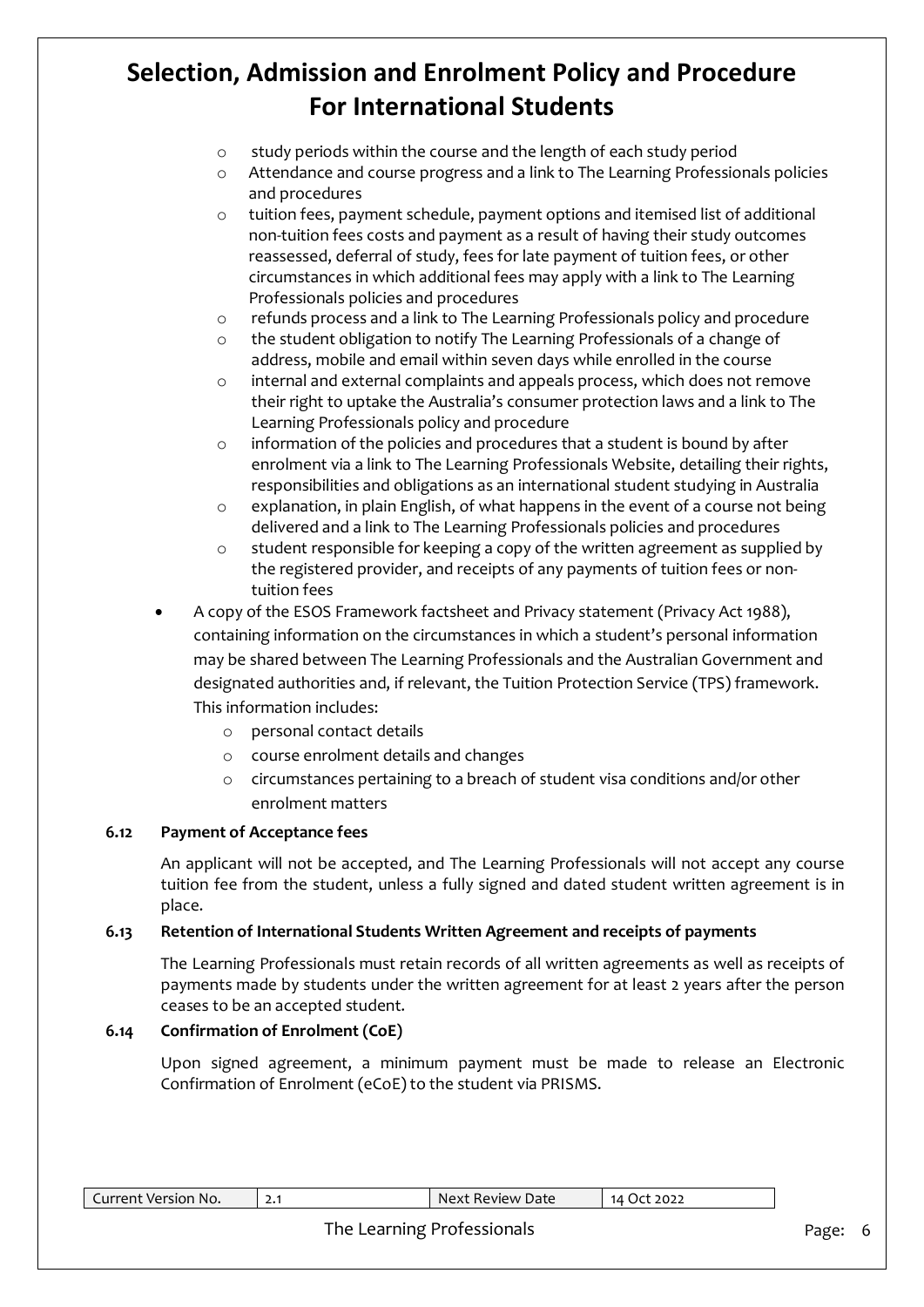### **6.15 Orientation**

All students must attend a compulsory orientation session 1 (one) week prior to commencement of their course at The Learning Professionals. The induction will include:

- Introduction to student support staff, student services and student obligations to policies and procedures including:
	- o Complaint/Appeals policy and procedure
	- o Fees and Refund policy and procedure
	- o Course progress policy and procedure
	- o Attendance policy and procedure
	- o Cancelation/withdrawal policy and procedure
	- o Tuition Protection Scheme (TPS)Protecting your tuition fees
- Confirmation and or updated of contact details
- The contact person in emergency situations is The Student Support Manager via [admin@thelearningprofessionals.com.au](mailto:admin@thelearningprofessionals.com.au)
- Meeting with a finance officer to verify minimum payment required, discuss payment options and, if applicable, agree to a payment schedule arrangement (PSA)
- course training plan and scheduled class timetable
- Collection of any applicable material and equipment
- Issuance of a student ID card
- Log in to student portal and e-mail
- Verifying/Creating USI
- LLN Assessment, if required
- Tour of training site as required

### **6.16 Internal Admissions process**

On receipt of an application a student file will be created in VetEnrol Admissions Data base. All correspondence, certificates and eCoE activity will be recorded on this file. In addition, records will be created on the Student Management System and will be updated as appropriate. An admission officer will assess the application using the following checklist within VetEnrol.

**Note:** *To verify the authenticity of documents relating to evidence of academic qualifications, Admission Officers are to review documents for characteristics of forgery and to facilitate identification of nonauthentic documents. Academic Records must be certified as true copies by government bodies or MARA or approved education agent.*

| Minimum                     | Documents provided to support Application                                |
|-----------------------------|--------------------------------------------------------------------------|
| Requirements                |                                                                          |
| <b>Application received</b> | Electronic Application received in VetEnrol                              |
|                             | Verified approved education agent application                            |
| Academic                    | (One of the following criteria only):                                    |
| <b>Achievements</b>         | Completion of at least year 11 or equivalent                             |
|                             | Completed any qualification from the Australian Qualifications           |
|                             | Framework at level 3 or higher.                                          |
| English Language            | (One of the following criteria only):                                    |
| Proficiency                 | IELTS of 5.5 or equivalent (TOEFL IBT, TOEFL PBT, PTE, CAE or OET) which |
| <b>Achievements</b>         | is recognised by the Department of Home Affairs                          |

#### **6.17 Student Management Transfer**

| 2022<br>Lurrent<br>Review Date<br>. ) $\epsilon^*$<br>* Version No.<br>Next<br>14 .<br><u>.</u> |
|-------------------------------------------------------------------------------------------------|
|-------------------------------------------------------------------------------------------------|

### The Learning Professionals **Page: 7** Page: 7